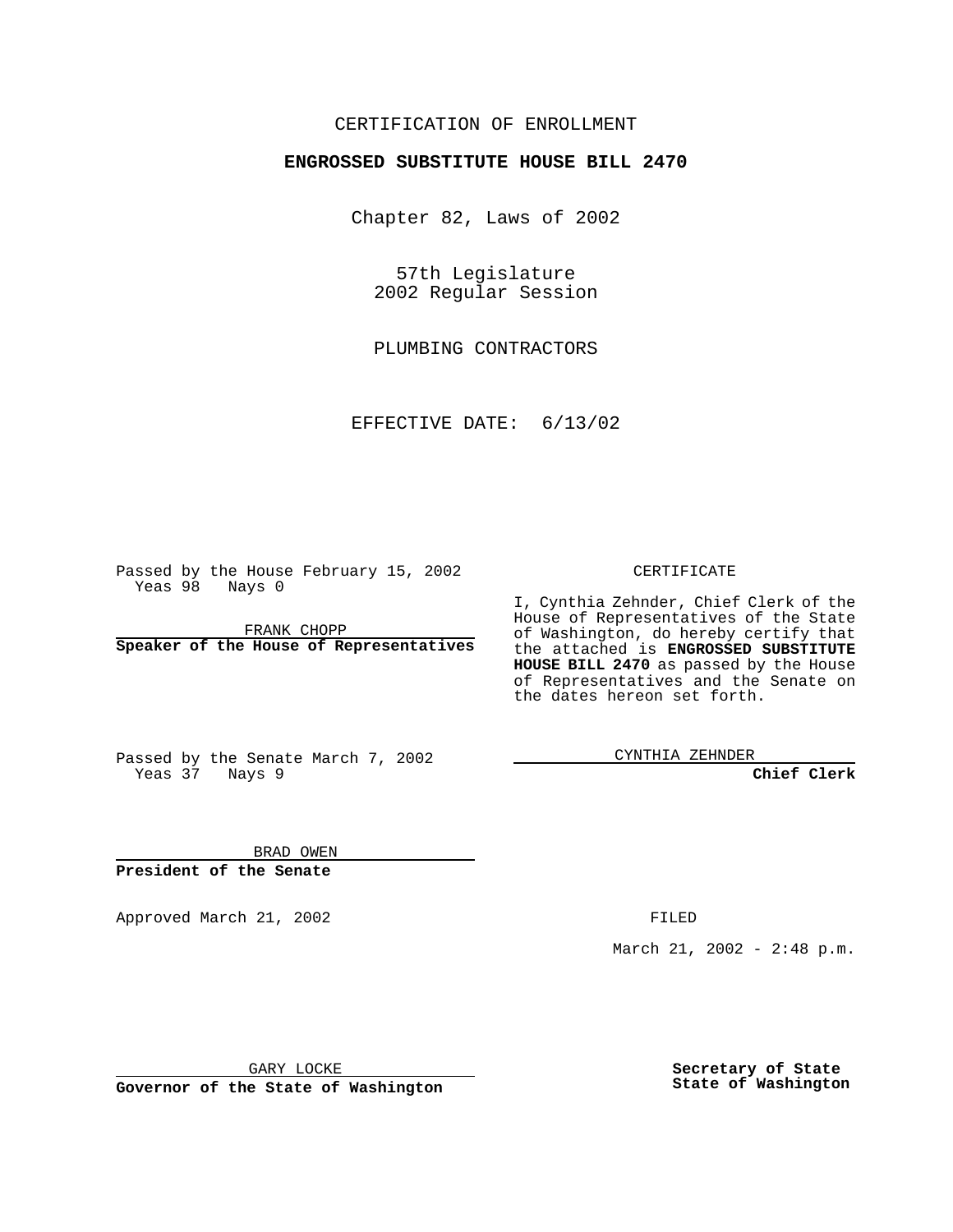## **ENGROSSED SUBSTITUTE HOUSE BILL 2470** \_\_\_\_\_\_\_\_\_\_\_\_\_\_\_\_\_\_\_\_\_\_\_\_\_\_\_\_\_\_\_\_\_\_\_\_\_\_\_\_\_\_\_\_\_\_\_

\_\_\_\_\_\_\_\_\_\_\_\_\_\_\_\_\_\_\_\_\_\_\_\_\_\_\_\_\_\_\_\_\_\_\_\_\_\_\_\_\_\_\_\_\_\_\_

Passed Legislature - 2002 Regular Session

## **State of Washington 57th Legislature 2002 Regular Session**

**By** House Committee on Commerce & Labor (originally sponsored by Representatives Conway, Campbell, Cairnes, Cooper, Hunt, Hurst, Quall, Armstrong, Delvin, Tokuda and Kenney)

Read first time 02/08/2002. Referred to Committee on .

1 AN ACT Relating to plumbing contractors; amending RCW 18.106.010, 2 18.106.020, 18.106.180, 18.106.250, and 18.27.200; adding a new section 3 to chapter 18.106 RCW; and prescribing penalties.

4 BE IT ENACTED BY THE LEGISLATURE OF THE STATE OF WASHINGTON:

5 **Sec. 1.** RCW 18.106.010 and 2001 c 281 s 1 are each amended to read 6 as follows:

7 Unless a different meaning is plainly required by the context, the 8 following words and phrases as hereinafter used in this chapter shall 9 have the following meaning:

10 (1) "Advisory board" means the state advisory board of plumbers;

11 (2) "Contractor" means any person, corporate or otherwise, who 12 engages in, or offers or advertises to engage in, any work covered by 13 the provisions of this chapter by way of trade or business, or any 14 person, corporate or otherwise, who employs anyone, or offers or 15 advertises to employ anyone, to engage in any work covered by the 16 provisions of this chapter;

17 (3) "Department" means the department of labor and industries; 18  $((+3))$   $(4)$  "Director" means the director of department of labor 19 and industries;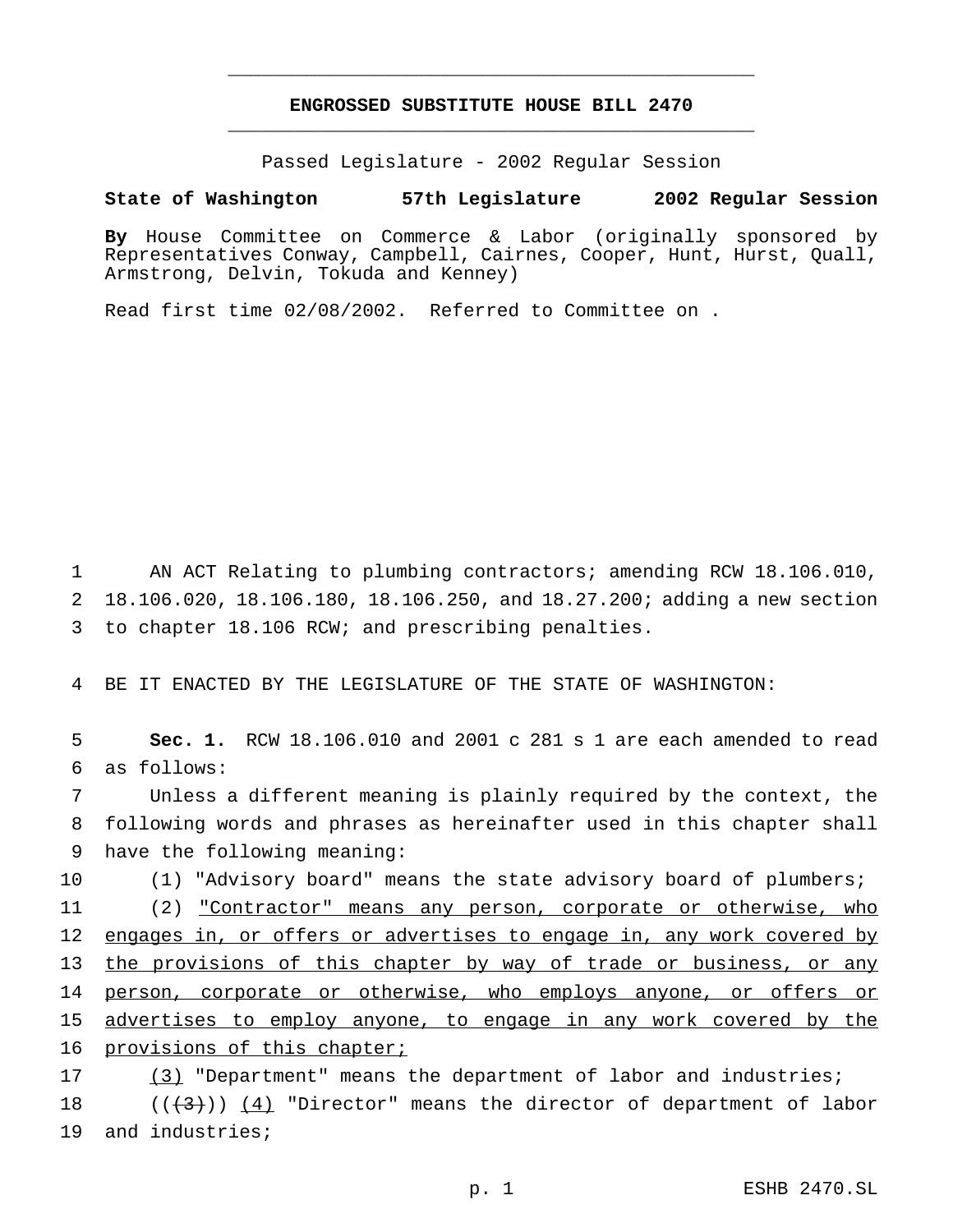1 (((4))) (5) "Journeyman plumber" means any person who has been issued a certificate of competency by the department of labor and industries as provided in this chapter;

 (( $\overline{(+5)}$ )) (6) "Medical gas piping" means oxygen, nitrous oxide, high pressure nitrogen, medical compressed air, and medical vacuum systems;  $((+6))$   $(7)$  "Medical gas piping installer" means a journeyman plumber who has been issued a medical gas piping installer endorsement;  $((+7))$   $(8)$  "Plumbing" means that craft involved in installing, altering, repairing and renovating potable water systems, liquid waste systems, and medical gas piping systems within a building. Installation in a water system of water softening or water treatment equipment is not within the meaning of plumbing as used in this chapter;

14  $((+8))$  (9) "Specialty plumber" means anyone who has been issued a specialty certificate of competency limited to:

 (a) Installation, maintenance, and repair of the plumbing of single-family dwellings, duplexes, and apartment buildings that do not exceed three stories; or

(b) Maintenance and repair of backflow prevention assemblies.

 **Sec. 2.** RCW 18.106.020 and 1997 c 326 s 3 are each amended to read as follows:

 (1) No person may engage in or offer to engage in the trade of plumbing without having a journeyman certificate, specialty certificate, temporary permit, or trainee certificate. A trainee must be supervised by a person who has a journeyman certificate, specialty certificate, or temporary permit, as specified in RCW 18.106.070. No contractor may employ a person to engage in or offer to engage in the trade of plumbing unless the person employed has a journeyman certificate, specialty certificate, temporary permit, or trainee 30 certificate. ((For the purposes of this section, "contractor" means 31 any person or body of persons, corporate or otherwise, engaged in any 32 work covered by the provisions of this chapter, chapter 18.27 RCW, or 33 chapter 19.28 RCW, by way of trade or business. However, in no case 34 shall)) This section does not apply to a contractor who is contracting for work on his or her own residence.

 (2) No person may engage in or offer to engage in medical gas piping installation without having a certificate of competency as a journeyman plumber and a medical gas piping installer endorsement. A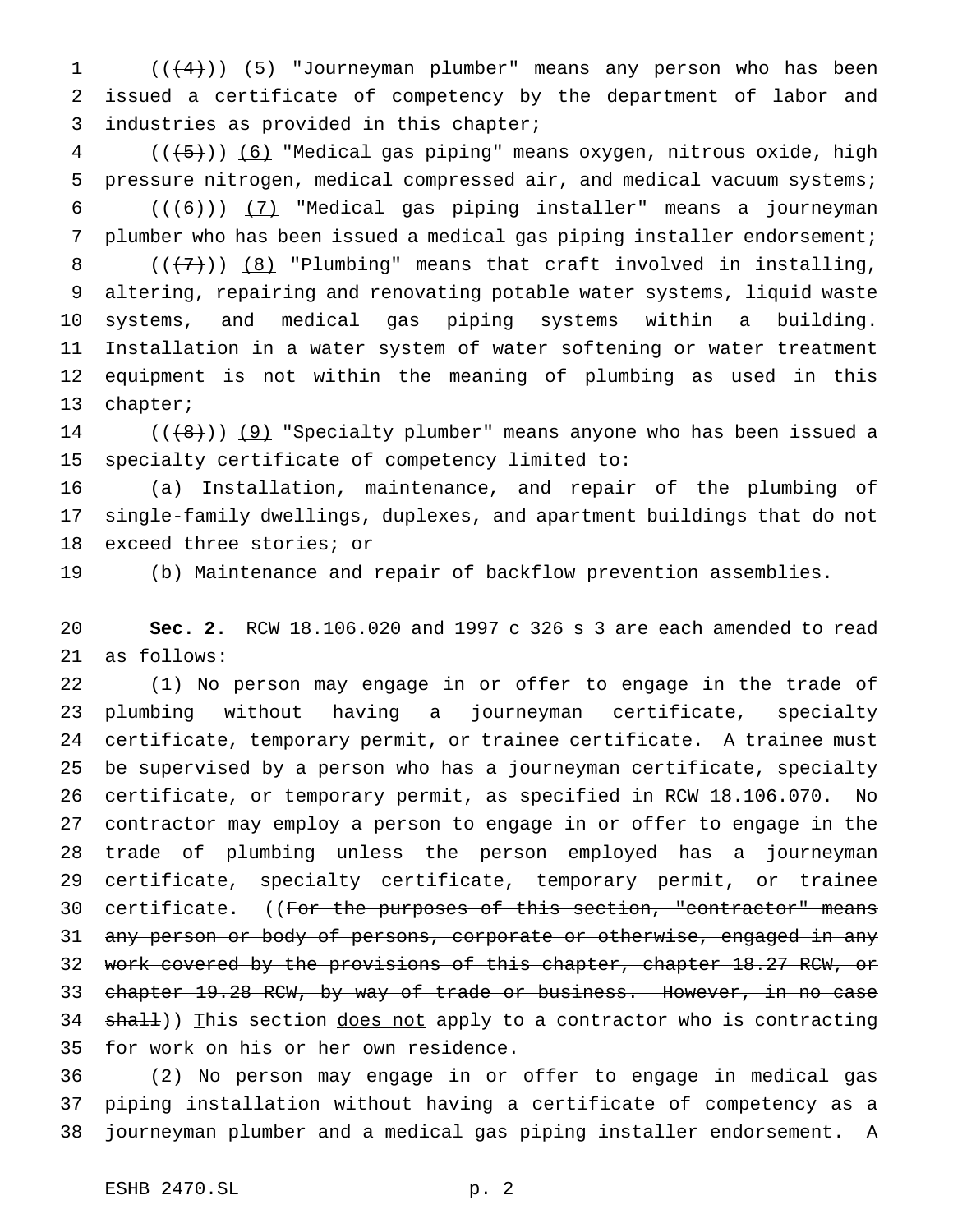trainee may engage in medical gas piping installation if he or she has a training certificate and is supervised by a person with a medical gas piping installer endorsement. No contractor may employ a person to engage in or offer to engage in medical gas piping installation unless the person employed has a certificate of competency as a journeyman plumber and a medical gas piping installer endorsement.

7 (3) No contractor may advertise, offer to do work, submit a bid, or 8 perform any work under this chapter without being registered as a 9 contractor under chapter 18.27 RCW.

10  $(4)$  Violation of ((subsection  $(1)$  or  $(2)$  of)) this section is an 11 infraction. Each day in which a person engages in the trade of 12 plumbing in violation of ((subsection (1) or (2) of)) this section or 13 employs a person in violation of ((subsection (1) or (2) of)) this 14 section is a separate infraction. Each worksite at which a person 15 engages in the trade of plumbing in violation of ((subsection (1) or 16  $(2)$  of)) this section or at which a person is employed in violation of 17 ((subsection  $(1)$  or  $(2)$  of)) this section is a separate infraction.

18  $((+4))$  (5) Notices of infractions for violations of ((subsection 19  $(1)$  or  $(2)$  of)) this section may be issued to:

20 (a) The person engaging in or offering to engage in the trade of 21 plumbing in violation of ((subsection  $(1)$  or  $(2)$  of)) this section;

22 (b) The contractor in violation of  $((\text{subsection} (1) \text{ or } (2) \text{ of}))$ 23 this section; and

24 (c) The contractor's employee who authorized the work assignment of 25 the person employed in violation of ((subsection  $(1)$  or  $(2)$  of)) this 26 section.

27 **Sec. 3.** RCW 18.106.180 and 2000 c 171 s 27 are each amended to 28 read as follows:

29 (1) An authorized representative of the department may issue a 30 notice of infraction as specified in RCW  $18.106.020((\leftarrow 4))$  if:

31 (a) A person who is doing plumbing work or who is offering to do 32 plumbing work fails to produce evidence of:

33 (i) Having a certificate or permit issued by the department in 34 accordance with this chapter<sub>1</sub> or  $((\theta \pm))$  being supervised by a person 35 who has such a certificate or permiti and

36 (ii) Being registered as a contractor as required under chapter 37 18.27 RCW or this chapter, or being employed by a person who is 38 registered as a contractor;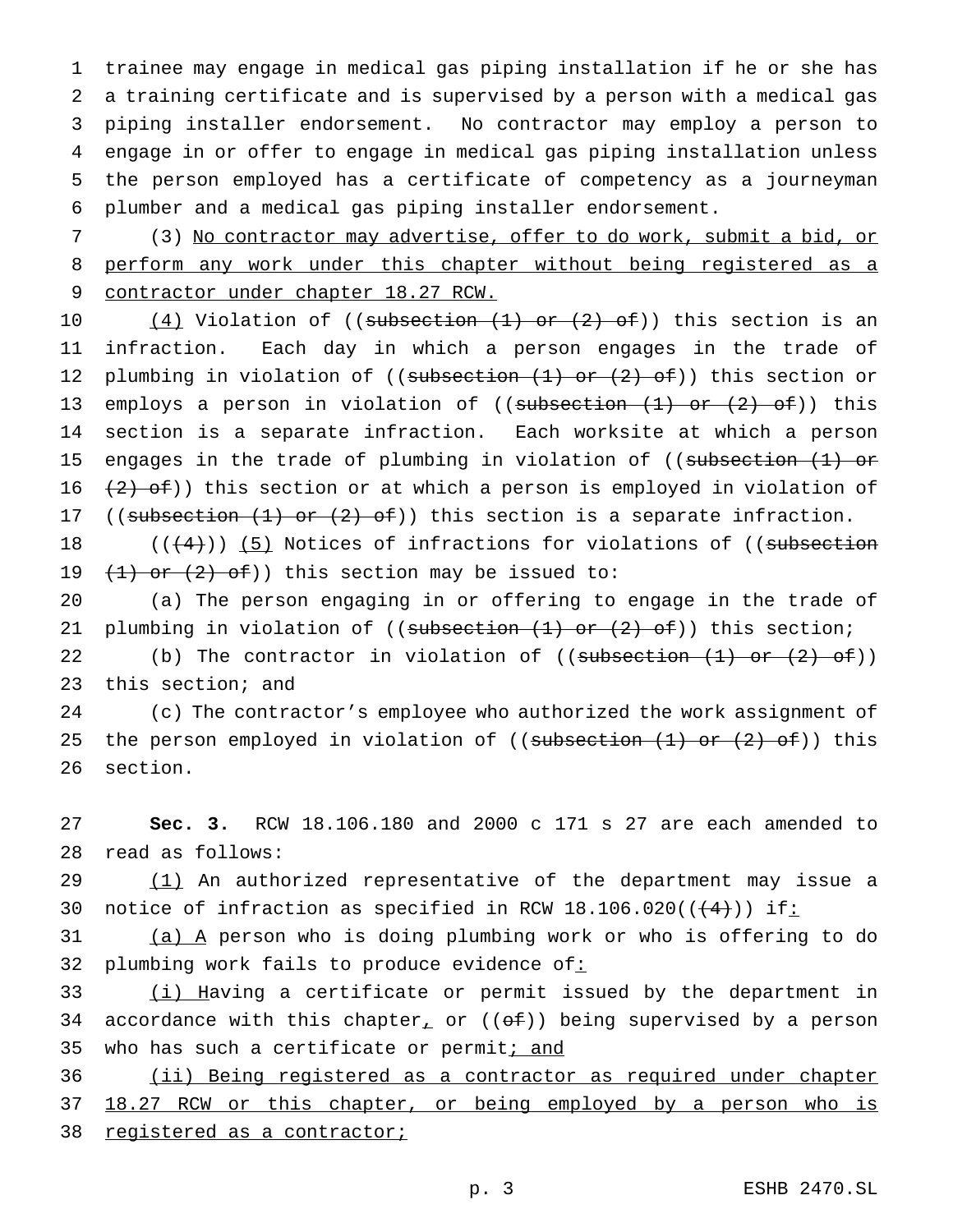(b) A person who employs anyone, or offers or advertises to employ anyone, to do plumbing work fails to produce evidence of being 3 registered as a contractor as required under chapter 18.27 RCW or this chapter; or

(c) A contractor violates section 5 of this act.

 (2) A notice of infraction issued under this section shall be personally served on the person named in the notice by an authorized representative of the department or sent by certified mail to the last known address provided to the department of the person named in the notice.

 **Sec. 4.** RCW 18.106.250 and 2000 c 171 s 28 are each amended to read as follows:

 (1) The administrative law judge shall conduct notice of infraction cases under this chapter pursuant to chapter 34.05 RCW.

 (2) The burden of proof is on the department to establish the commission of the infraction by a preponderance of the evidence. The notice of infraction shall be dismissed if the defendant establishes that, at the time the notice was issued:

 (a) The defendant who was issued a notice of infraction authorized 20 by RCW 18.106.020( $(\frac{4}{1})$ ) (5)(a) had a certificate or permit issued by the department in accordance with this chapter, was supervised by a person who has such a certificate or permit, or was exempt from this chapter under RCW 18.106.150; or

 (b) For the defendant who was issued a notice of infraction 25 authorized by RCW 18.106.020( $($ +4)))  $(5)$  (b) or (c), the person employed or supervised by the defendant has a certificate or permit issued by the department in accordance with this chapter, was supervised by a 28 person who had such a certificate or permit,  $((\Theta \rightarrow F))$  was exempt from 29 this chapter under RCW 18.106.150, or was registered as a contractor under chapter 18.27 RCW.

 (3) After consideration of the evidence and argument, the administrative law judge shall determine whether the infraction was committed. If it has not been established that the infraction was committed, an order dismissing the notice shall be entered in the record of the proceedings. If it has been established that the infraction was committed, the administrative law judge shall issue findings of fact and conclusions of law in its decision and order determining whether the infraction was committed.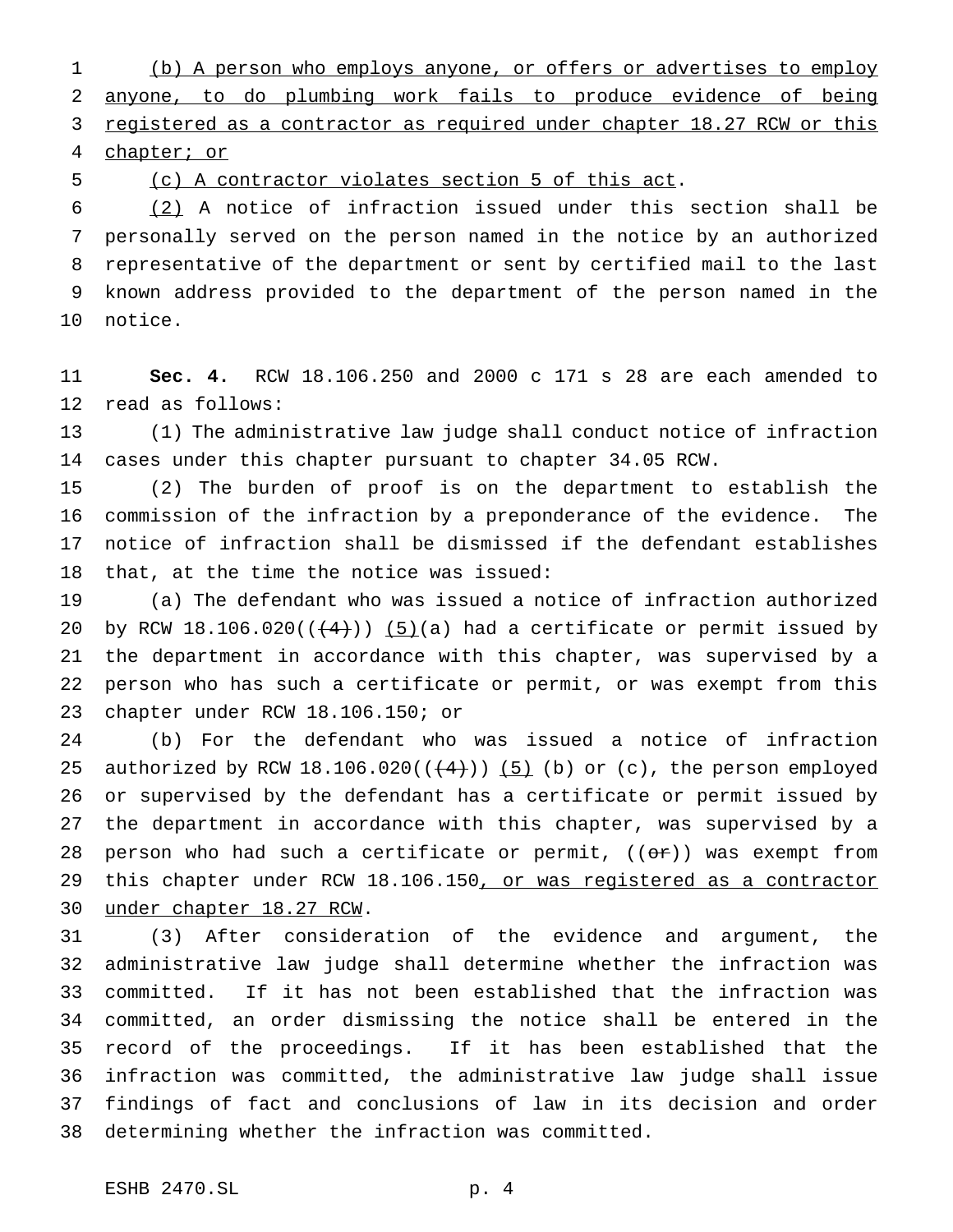(4) An appeal from the administrative law judge's determination or order shall be to the superior court. The decision of the superior court is subject only to discretionary review pursuant to Rule 2.3 of the Rules of Appellate Procedure.

 NEW SECTION. **Sec. 5.** A new section is added to chapter 18.106 RCW to read as follows:

 (1) Contractors shall accurately verify and attest to the trainee hours worked by plumbing trainees on behalf of the contractor and that all training hours were under the supervision of a certified plumber and within the proper ratio, and shall provide the supervising plumbers' names and certificate numbers. However, contractors are not required to identify which hours a trainee works with a specific certified plumber.

 (2) The department may audit the records of a contractor that has verified the hours of experience submitted by a plumbing trainee to the department under RCW 18.106.030 in the following circumstances: Excessive hours were reported; hours were reported outside the normal course of the contractor's business; or for other similar circumstances in which the department demonstrates a likelihood of excessive or improper hours being reported. The department shall limit the audit to records necessary to verify hours. The department shall adopt rules implementing audit procedures. Information obtained from a contractor under the provisions of this section is confidential and is not open to public inspection under chapter 42.17 RCW.

(3) Violation of this section by a contractor is an infraction.

 **Sec. 6.** RCW 18.27.200 and 1997 c 314 s 14 are each amended to read as follows:

 (1) It is a violation of this chapter and an infraction for any contractor to:

 (a) Advertise, offer to do work, submit a bid, or perform any work as a contractor without being registered as required by this chapter; (b) Advertise, offer to do work, submit a bid, or perform any work as a contractor when the contractor's registration is suspended or 34 revoked; ((<del>or</del>))

 (c) Transfer a valid registration to an unregistered contractor or allow an unregistered contractor to work under a registration issued to 37 another contractor<sub>i Or</sub>